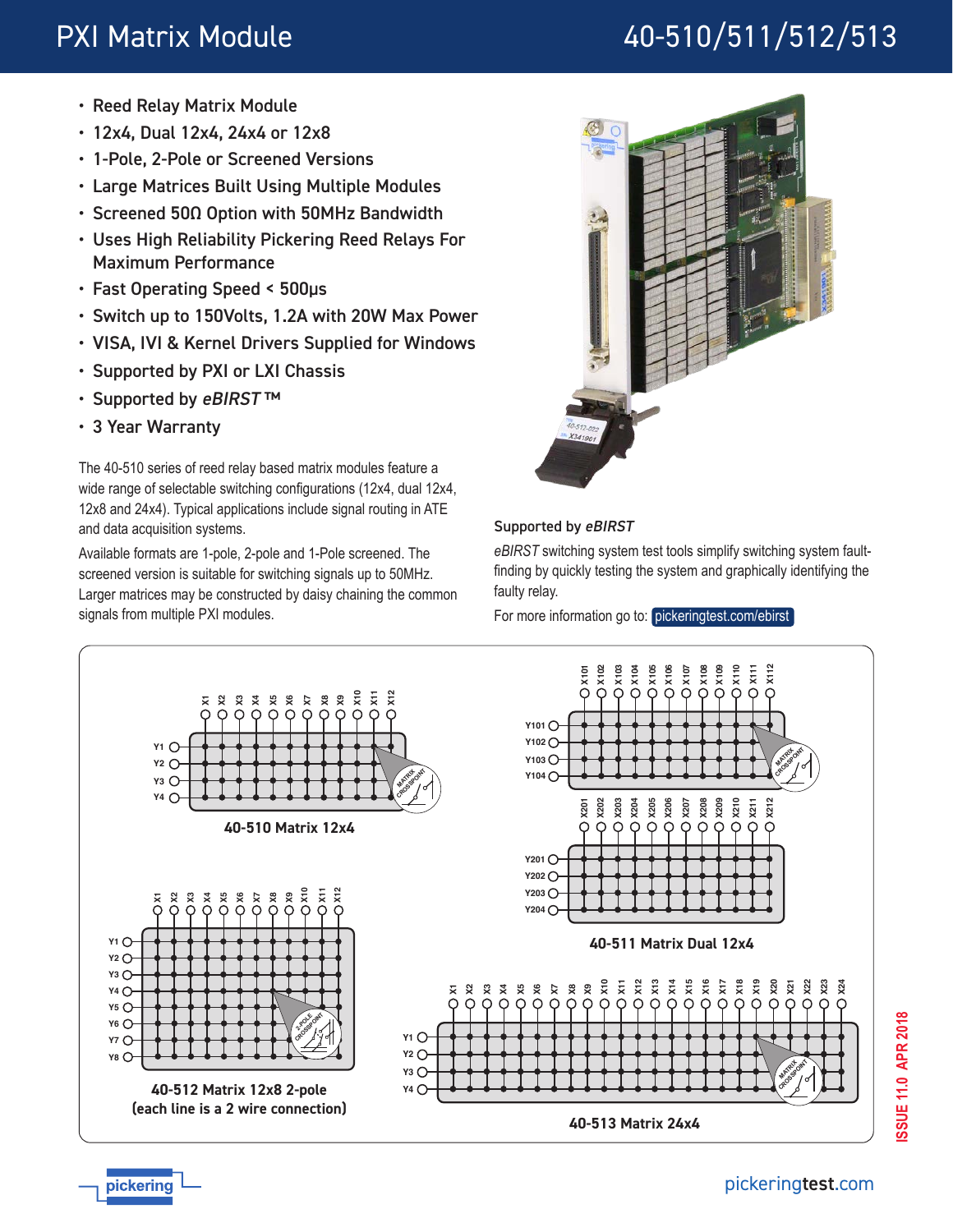#### Relay Type

The 40-510 series of modules are fitted with ruthenium sputtered reed relays, these offer very long life with good low level switching performance and excellent contact resistance stability. Spare reed relays are fitted onto the circuit board to allow easy maintenance with minimum downtime.

All reed relays are manufactured by our sister company Pickering Electronics: [pickeringrelay.com](http://www.pickeringrelay.com)

#### Switching Specification

| Switch Type:                    | Ruthenium Reed                                                        |
|---------------------------------|-----------------------------------------------------------------------|
| Max Switch Voltage:             | 150VDC/100VAC*                                                        |
| Max Power:                      | 20W                                                                   |
| Max Switch Current:             | 1Α                                                                    |
| Max Carry Current:              | 1.2A                                                                  |
| Initial Path Resistance         |                                                                       |
| On (single module):             | $<$ 600m $\Omega$ (40-510/511)<br><1000mΩ (40-512)<br><800mΩ (40-513) |
| Off (single module):            | $>10^9$ O                                                             |
| Differential Thermal Offset:    | <15µV                                                                 |
| Operate Time:                   | <0.5ms, 0.25ms typical                                                |
| Release Time:                   | <0.5ms, 0.25ms typical                                                |
| Expected Life, low power load:  | $1x109$ operations                                                    |
| Expected Life, full power load: | >5x10 <sup>6</sup> operations                                         |

\* For full voltage rating, signal sources to be switched must be fully isolated from mains supply and safety earth.

#### Isolation and Crosstalk (screened reed versions)

| Crosstalk |                |  |
|-----------|----------------|--|
| @1MHz:    | 62dB (typical) |  |
| @10MHz:   | 42dB (typical) |  |
| @25MHz:   | 40dB (typical) |  |
| Isolation |                |  |
| @1MHz:    | 65dB (typical) |  |
| @10MHz:   | 49dB (typical) |  |
| @25MHz:   | 45dB (typical) |  |

#### Power Requirements

| $+3.3V$ | +5V               |   | -12V |
|---------|-------------------|---|------|
|         | 400mA (typ 280mA) | C |      |

#### Mechanical Characteristics

Single slot 3U PXI (CompactPCI card). Module weight: 280g (40-513-021). 260g (40-513-022).

3D models for all versions in a variety of popular file formats are available on request.

#### **Connectors**

PXI bus via 32-bit P1/J1 backplane connector. Signals via front panel 68-pin female micro-D connector, for pin outs please refer to the operating manual.

#### Operating/Storage Conditions

| <b>Operating Temperature:</b>           | $0^{\circ}$ C to +55 $^{\circ}$ C  |  |
|-----------------------------------------|------------------------------------|--|
| Humidity:                               | Up to 90% non-condensing           |  |
| Altitude:                               | 5000m                              |  |
| <b>Storage and Transport Conditions</b> |                                    |  |
| Storage Temperature:                    | $-20^{\circ}$ C to $+75^{\circ}$ C |  |
| Humidity:                               | Up to 90% non-condensing           |  |
| Altitude:                               | 15000m                             |  |

#### PXI & CompactPCI Compliance

The module is compliant with the PXI Specification 2.2. Local Bus, Trigger Bus and Star Trigger are not implemented.

Uses a 33MHz 32-bit backplane interface.

#### Safety & CE Compliance

All modules are fully CE compliant and meet applicable EU directives: Low-voltage safety EN61010-1:2010, EMC Immunity EN61326-1:2013, Emissions EN55011:2009+A1:2010.



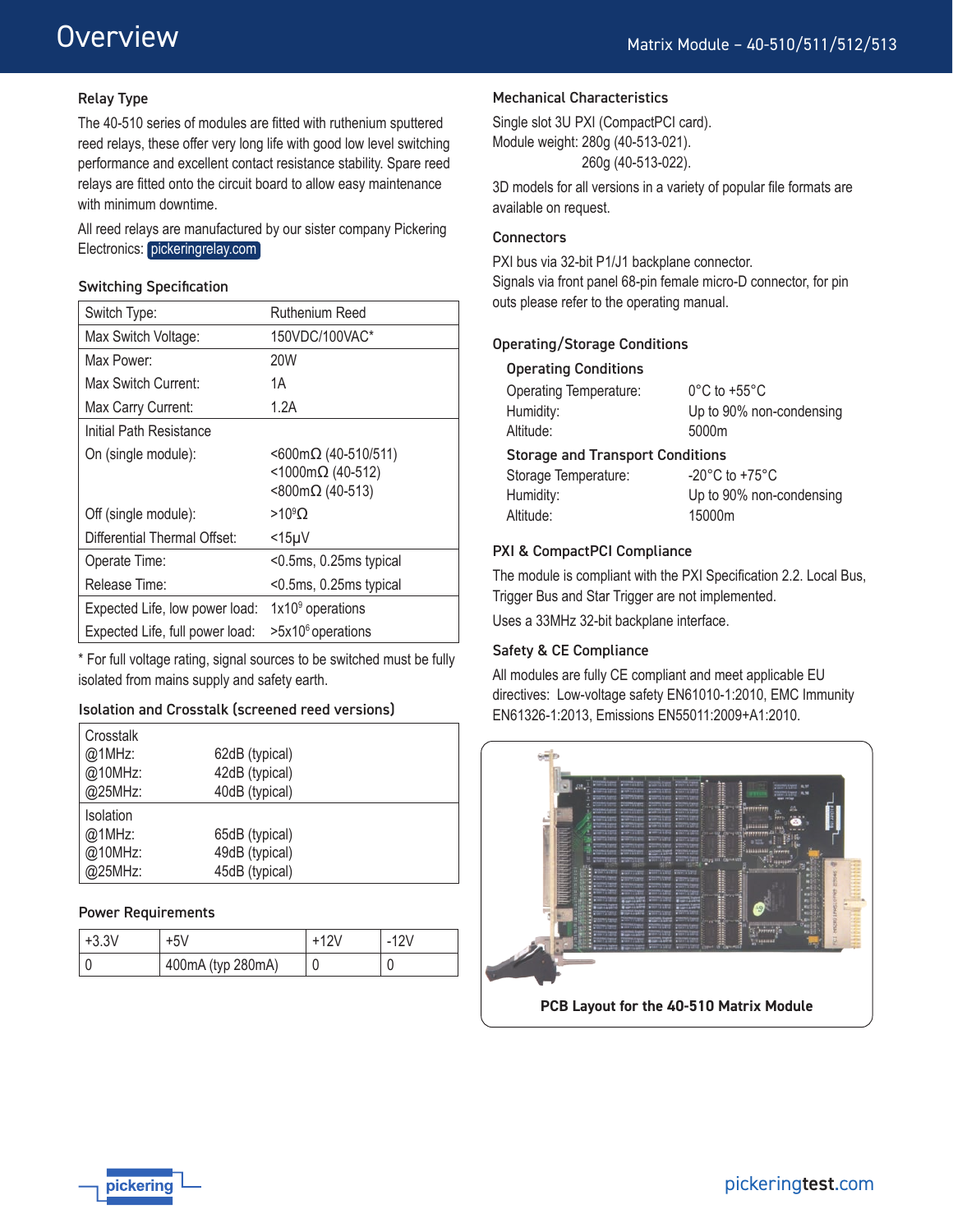#### Product Order Codes

| 40-510-021 |
|------------|
| 40-510-022 |
| 40-511-021 |
| 40-511-022 |
| 40-512-021 |
| 40-512-022 |
| 40-513-021 |
| 40-513-022 |
|            |

Options:

-S All 1 pole versions are available with screened reed relays (e.g. 40-512-021-S)

#### Product Customization

Pickering PXI modules are designed and manufactured on our own flexible manufacturing lines, giving complete product control and enabling simple customization to meet very specific requirements.

Customization can include:

- Alternative reed relay types
- Mixture of reed relay types
- Alternative number of relays
- Different performance specifications

All customized products are given a unique part number, fully documented and may be ordered at any time in the future. Please contact your local sales office to discuss.

#### Support Products

#### eBIRST Switching System Test Tool

This product is supported by the *eBIRST* test tools which simplify the identification of failed relays, the required *eBIRST* tools are below. For more information go to: [pickeringtest.com/ebirst](http://www.pickeringtest.com/ebirst)

| Product    | <b>Test Tool</b> | Adaptor    |
|------------|------------------|------------|
| 40-510/511 |                  |            |
| /512/513   | 93-006-001       | 93-006-401 |

#### Spare Relay Kits

Kits of replacement relays are available for the majority of Pickering's PXI switching products, simplifying servicing and reducing down-time.

| Product      | <b>Relay Kit</b> |
|--------------|------------------|
| 40-510-021   | 91-100-003       |
| 40-510-021-S | 91-100-011       |
| 40-510-022   | 91-100-008       |
| 40-511-021   | 91-100-003       |
| 40-511-021-S | 91-100-011       |
| 40-511-022   | 91-100-008       |
| 40-512-021   | 91-100-003       |
| 40-512-021-S | 91-100-011       |
| 40-512-022   | 91-100-008       |
| 40-513-021   | 91-100-003       |
| 40-513-021-S | 91-100-011       |
| 40-513-022   | 91-100-008       |

For further assistance, please contact your local Pickering sales office.

#### Mating Connectors & Cabling

For connection accessories for the 40-510 series please refer to the [90-015D](http://www.pickeringtest.com/content/downloads/datasheets/90-015D.pdf) 68-pin micro-D Connector Accessories data sheet where a complete list and documentation can be found for accessories, or refer to the Connection Solutions catalog.

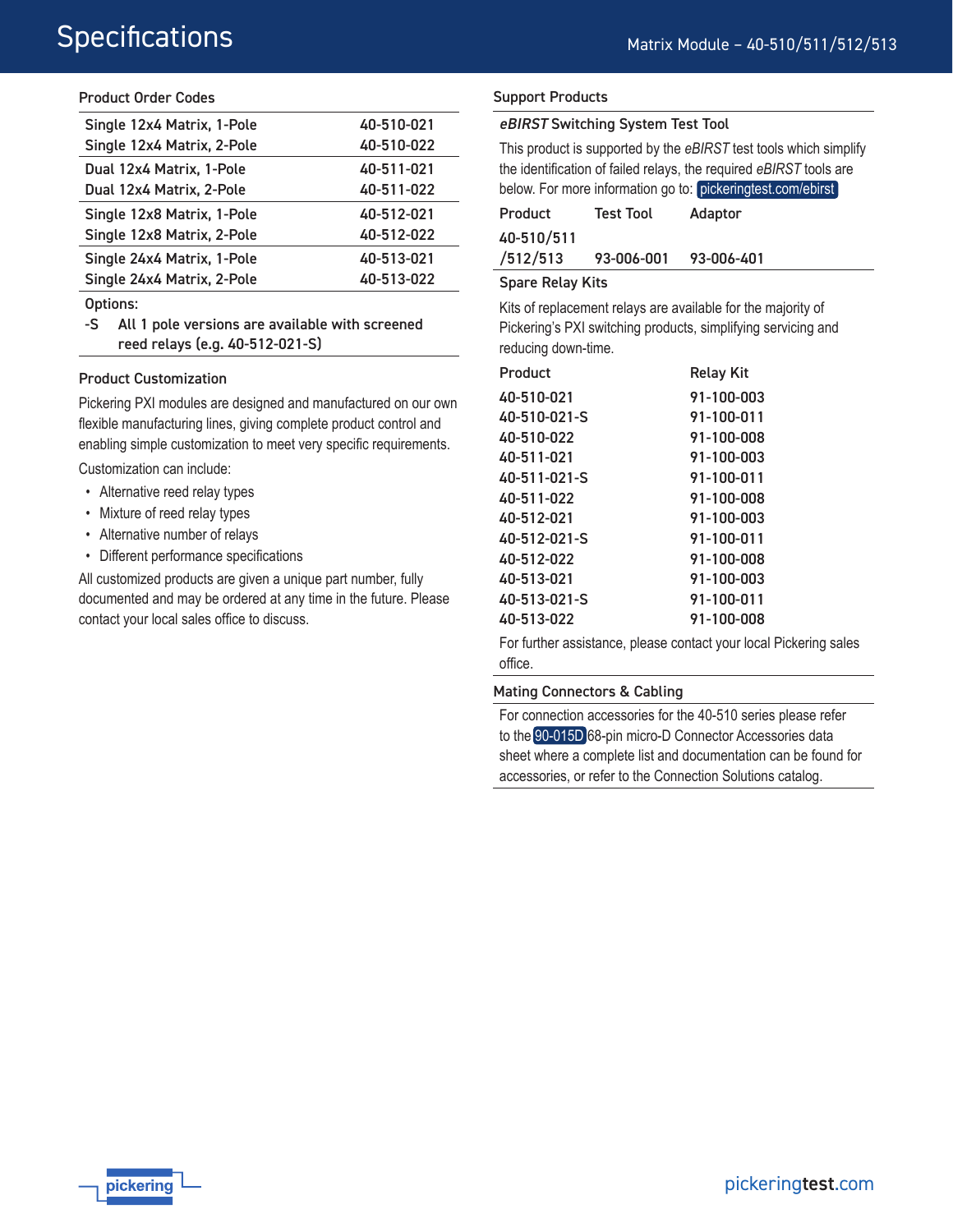# Supporting Products & Software

# Chassis Compatibility

This PXI module must be used in a suitable chassis. It is compatible with the following chassis types:

- All chassis conforming to the 3U PXI and 3U Compact PCI (cPCI) specification
- Legacy and Hybrid Peripheral slots in a 3U PXI Express (PXIe) chassis
- Pickering Interfaces LXI or LXI/USB Modular Chassis

### Chassis Selection Guide

#### Standard PXI or hybrid PXIe Chassis from any Vendor:

- Mix our 1000+ PXI switching & simulation modules with any vendor's PXI instrumentation
- Embedded or remote Windows PC control
- Real-time Operating System Support
- High data bandwidths, especially with PXI Express
- Integrated module timing and synchronization

#### Pickering LXI or LXI/USB Modular Chassis—only accept our 1000+ PXI Switching & Simulation Modules:

- Ethernet or USB control enables remote operation
- Low-cost control from practically any controller
- LXI provides manual control via Web browsers
- Driverless software support
- Power sequencing immunity
- Ethernet provides chassis/controller voltage isolation
- Independence from Windows operating system



## Connectivity Solutions

We provide a full range of supporting cable and connector solutions for all our switching products—20 connector families with 1200+ products. We offer everything from simple mating connectors to complex cables assemblies and terminal blocks. All assemblies are manufactured by Pickering and are guaranteed to mechanically and electrically mate to our modules.



Connectors & Backshells Multiway Cable Assemblies RF Cable Assemblies Connector Blocks







We also offer customized cabling and have a free online **Cable Design Tool** that can be used to create custom cable solutions for many applications.

Visit: [pickeringtest.com/cdt](http://www.pickeringtest.com/cdt) to start your design.

### Mass Interconnect

We recommend the use of a mass interconnect solution when an Interchangeable Test Adapter (ITA) is required for a PXI or LXI based test system. Our modules are fully supported by both Virginia Panel and MacPanel.

# Pickering Reed Relays

We are the only switch provider with in-house reed relay manufacturing capability via our sister company, Pickering Electronics. These instrument grade reed relays feature *SoftCenter®* technology, ensuring long service life and repeatable contact performance.

To learn more, please go to: [pickeringrelay.com](http://www.pickeringrelay.com)